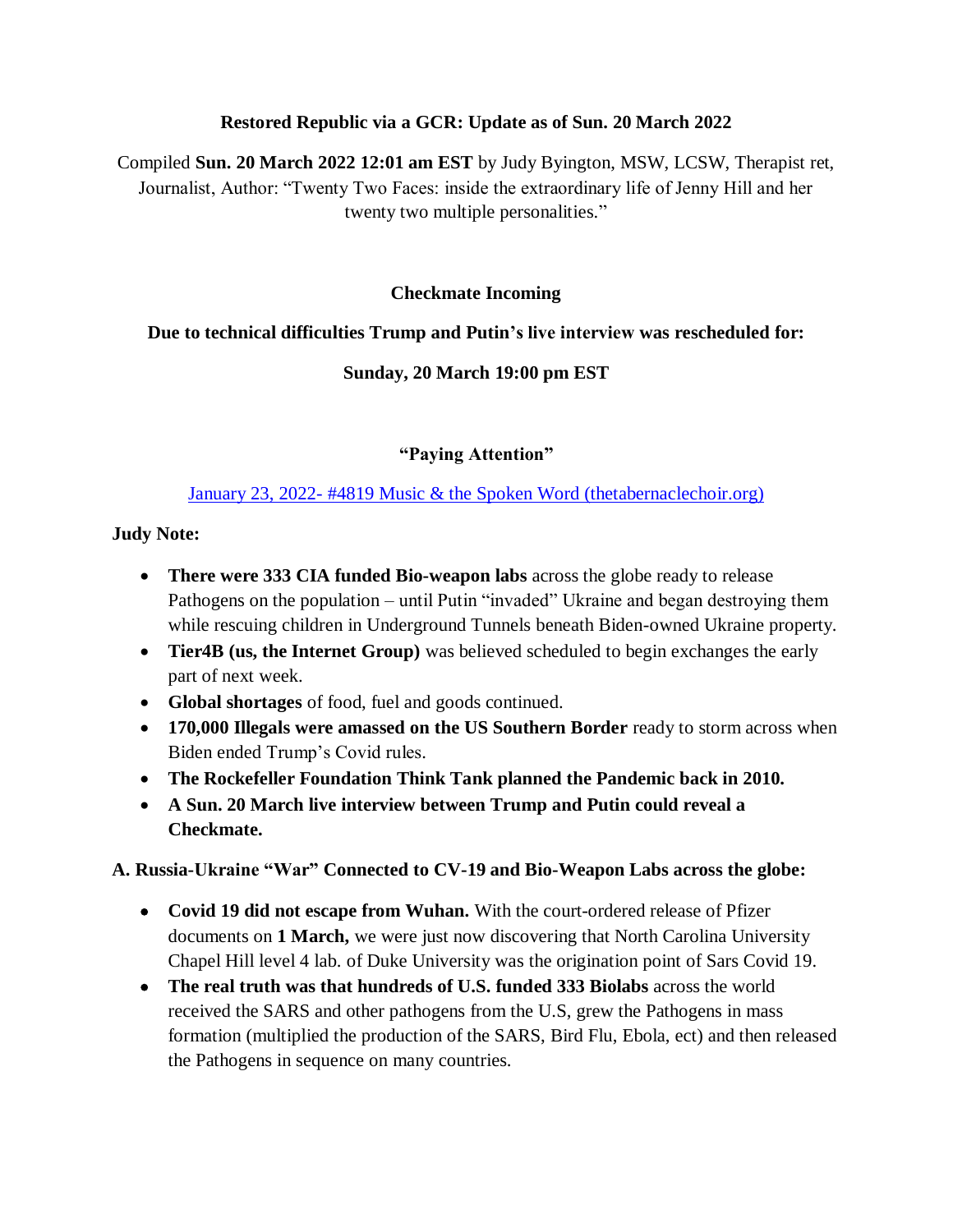- **The Russian so-called attack on Ukraine created a False Flag War.** The real purpose of Putin going into Ukraine was to destroy the thirty-three US CIA funded Bio-Weapon labs in Ukraine – the center of Deep State Operations. The Pathogens were set to be released on the public next Fall as part of the Depopulation Plan of the Deep State. The latest Pathogen was designed to kill only people of a particular race – Russian. [https://guardian.ng/features/health/bioweapons-designed-to-kill-only-people-of](https://guardian.ng/features/health/bioweapons-designed-to-kill-only-people-of-particular-race/)[particular-race/](https://guardian.ng/features/health/bioweapons-designed-to-kill-only-people-of-particular-race/)
- **Meanwhile Ukraine Nazi Deep State government was killing it's own people and blaming it on the Russians.** Another Ukrainian OTR-21 Tochka ballistic missile was found at the port of Berdyansk. This one too was intercepted by Russia air defenses before the warhead could reach its target. Russian troops claim that Ukraine was launching its limited stockpile across the front lines, and at cities and towns far to the rear, where there were little to no Russia troops. It was believed that Kiev wanted to use as many of it's missiles as possible now, before remaining launchers and missiles could be destroyed in Russian airstrikes while in transit or storage.
- **While the Main Stream Media distracted the public with fake news about Ukraine** the center of Deep State operations - the Play Book of the Rockefellers, Rothschilds, Chinese Communist Party and Khazarian Mafia called for controlling civilization through a war on food distribution and digital banking in an operation named Lock Step.
- **Having created hunger and starvation by interrupting global food supply chains, the Deep State government** would then step in as heros and give out food rations and free money, but you would have to register through their digital banking system that controlled your banking and connection to the new system.
- **If you broke any agreements** of a long worded pressed digital document, your bank accounts and assets would be frozen. You could not speak/write or share misinformation on the current pandemic procedures, vaccines, virus origins, war info. That would contradict the mainstream narration.
- **While the White Hats were behind the scenes channeling this Deep State Lock Step Plan into a Great Awakening and Global Currency Reset,** it was strongly advised to have enough food, fuel, cash and essential supplies for 30-90 days.

## **B. Global Currency Reset:**

- **On Sat. 12 March** banks worldwide were switched from the old Cabal-owned SWIFT Global Financial System to the new Quantum Financial System.
- **On Tues. 15 March** Delta Force Seized the Emergency Broadcast System from the corrupt CIA at their Virginia complex. [Delta Force Seizes Deep State Stronghold -](https://realrawnews.com/2022/03/delta-force-seizes-deep-state-stronghold/) Real [Raw News](https://realrawnews.com/2022/03/delta-force-seizes-deep-state-stronghold/)
- **Wed. morning 16 March** the US Petro Dollar was no more.
- **As of Fri. 18 March at 6pm EST** the fiat US Dollar would no longer be used in International Trade.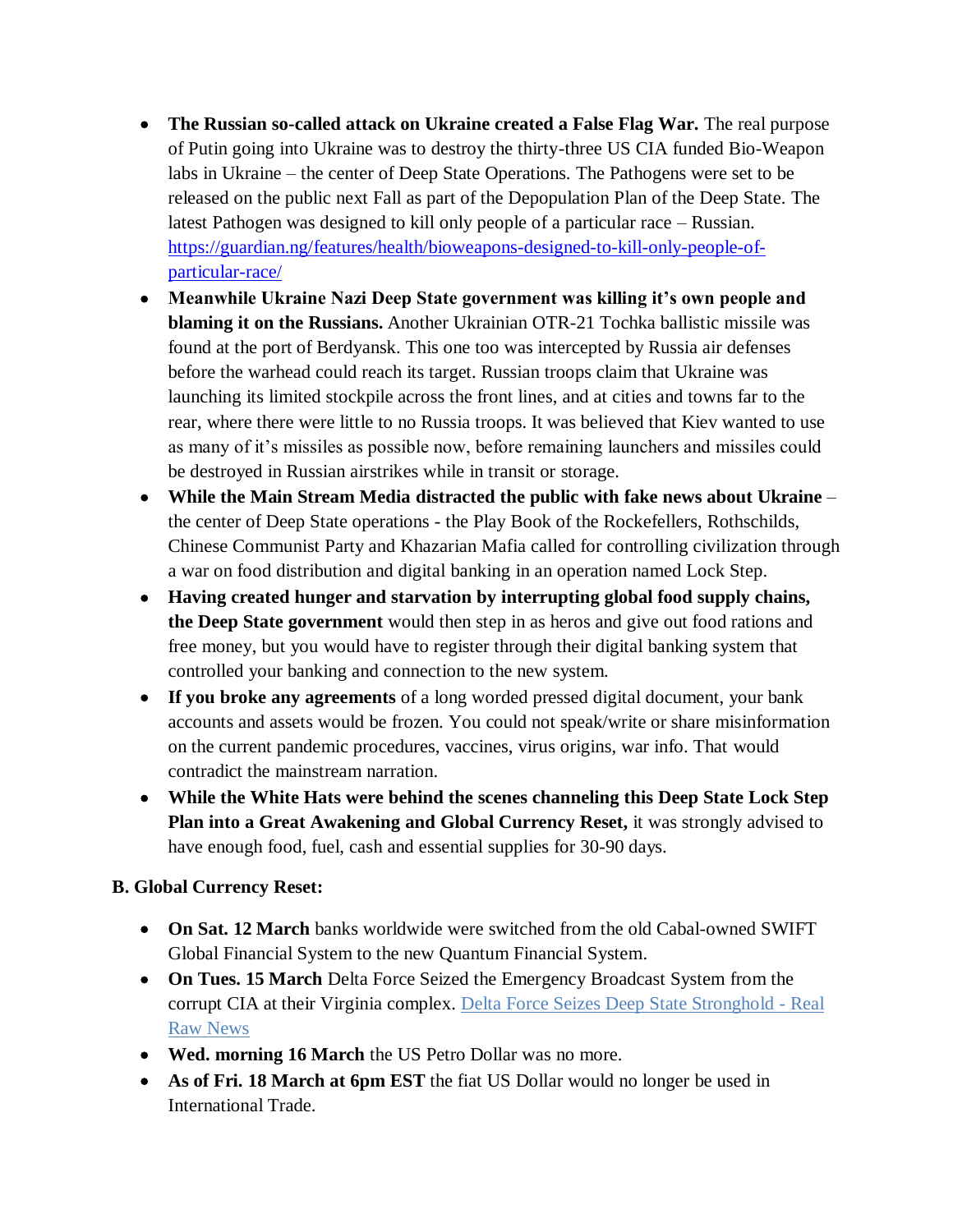- **Judy Note:** It appears to me that with the US Petro and fiat Dollar no longer valid as of **Fri. 18 March** that they would have to immediately switch to the new gold/asset-backed US Note.
- **Redemption Center** folks will be working on **Mon. 21 March.**
- **Reno** says it is going to be **early this next week.**
- **Tier 4B (us, the Internet Group) notification** to set Zim Bond redemption and foreign currency exchange appointments would likely be **Mon.-Tues. 21-22 March** according to Bruce.
- **We should have 10 days** to set out appointments and 30 days to exchange.
- **The Redemption Center** people are trained to redeem and exchange the currencies we have with contract rates that were agreed to in a contract. Banks will have street rates
- **100+ nations have global agreement**s now being deployed called 'Project Sandman' to drop and end dominance of U.S. dollar and petrodollar.
- **"Project Sandman"** describes a 100+ nation agreement that, when triggered, will see those nations simultaneously dump the dollar and abandon the "petrodollar" status that has allowed the USA to enjoy 50 years of fiat currency counterfeiting and material abundance at the expense of everyone else. When this decision is triggered, the dollar and all dollar-denominated assets will plunge to near-ZERO literally overnight. [https://miamistandard.news/2022/03/17/100-nations-have-global-agreement-now-being](https://miamistandard.news/2022/03/17/100-nations-have-global-agreement-now-being-deployed-called-project-sandman-to-drop-and-end-dominance-of-u-s-dollar-and-petrodollar/)[deployed-called-project-sandman-to-drop-and-end-dominance-of-u-s-dollar-and](https://miamistandard.news/2022/03/17/100-nations-have-global-agreement-now-being-deployed-called-project-sandman-to-drop-and-end-dominance-of-u-s-dollar-and-petrodollar/)[petrodollar/](https://miamistandard.news/2022/03/17/100-nations-have-global-agreement-now-being-deployed-called-project-sandman-to-drop-and-end-dominance-of-u-s-dollar-and-petrodollar/)
- **Bruce, Holly and MarkZ** all report that Bond Holders were gradually being paid out this week with full access to their monies.
- MarkZ: "I have lost over half of my bond folks....gone...like they have fallen off the face of the earth. No communication at all…..it could be an NDA. They expect ALL bonds to be paid by next Thursday. They need a certain percentage of bonds completed before we go."
- **Fleming: "Now that Russia and China** have declared they are gold-backed-assetbacked, with solid, verified assets as required by the International Monetary Fund, all countries will follow, beginning with the US."

## **C. The Real News for Sat. 19 March 2022:**

 **Ukraine and the Deep State Khazarian Mafia Nazis:** Former Australian Special Forces Commander Riccardo Bosi on Ukraine: "Ukraine is the center of the deep state. It's the head of the snake and Vlad's taking the head off. Ukraine has been the center of the globalists for decades and decades...The CIA has been working in the Ukraine for 70 years. Ignore all the chatter about nuclear war and Russia's attempts to take over the globe. Completely the opposite. Do your own research and stop watching the mainstream media." [Status / Gab Social](https://gab.com/PepeLivesMatter17/posts/107970296433799609)

<https://gab.com/PepeLivesMatter17/posts/107970296433799609>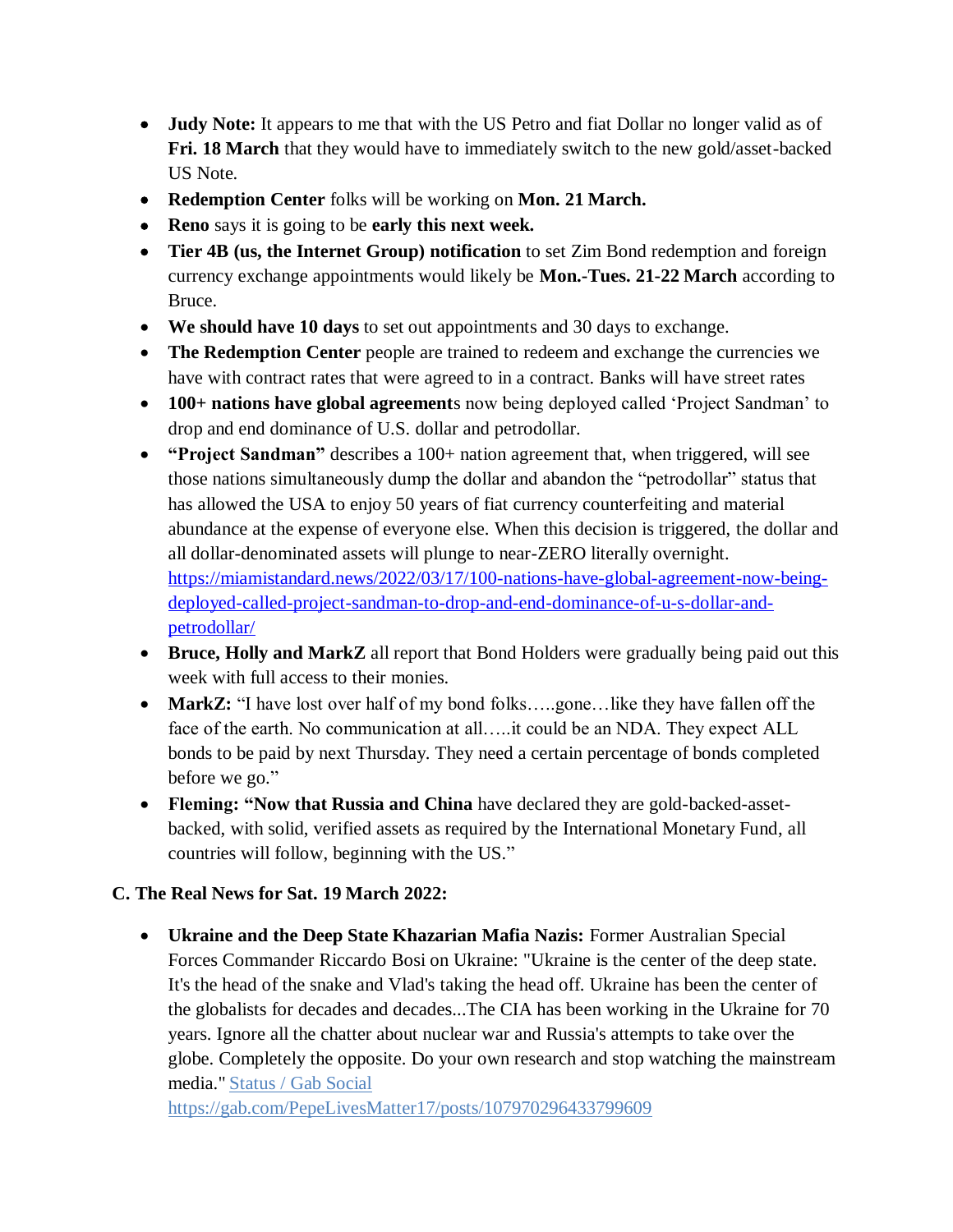- **Ukraine in Flames.** After the fall of Yanukovych as Ukrainian president, Hollywood film producer Oliver Stone reveals the role the United States played in destabilizing the region. Documentation: <https://t.me/ExposeThePEDOSendTheCABAL/15042>
- **"We are fighting for the 'New World Order'!"** says Ukrainian MP. <https://t.me/ExposeThePEDOSendTheCABAL/14663>
- **Ukraine and Joe Biden:** Joe and Hunter Biden have assets in Ukraine located next to the second longest tunnel system in Eastern Europe through which drugs, weapons, children, people and Adrenochrome were transported – 32,000 miles of D.U.M.B.S. Odessa (Ukraine), Belarus, Lithuania, Latvia, Estonia, Finland and Sweden. **28 Dec. 2020:** [Biden](https://beforeitsnews.com/politics/2020/12/biden-charged-with-stealing-ukraine-billions-treason-for-communist-interference-in-2020-election-3221786.html)  [Charged With Stealing Ukraine Billions, Treason for Communist Interference in 2020](https://beforeitsnews.com/politics/2020/12/biden-charged-with-stealing-ukraine-billions-treason-for-communist-interference-in-2020-election-3221786.html)  [Election | Politics | Before It's News \(beforeitsnews.com\)](https://beforeitsnews.com/politics/2020/12/biden-charged-with-stealing-ukraine-billions-treason-for-communist-interference-in-2020-election-3221786.html) **11 Nov. 2020:** [Biden, Obama,](https://beforeitsnews.com/politics/2020/11/biden-obama-clinton-pelosi-tied-to-voter-fraud-child-trafficking-3217778.html)  [Clinton, Pelosi Tied to Voter Fraud, Child Trafficking? | Politics | Before It's News](https://beforeitsnews.com/politics/2020/11/biden-obama-clinton-pelosi-tied-to-voter-fraud-child-trafficking-3217778.html)  [\(beforeitsnews.com\)](https://beforeitsnews.com/politics/2020/11/biden-obama-clinton-pelosi-tied-to-voter-fraud-child-trafficking-3217778.html)
- **A neo-Nazi from "Right Sector"** was a sniper and confessed to killing 33 civilians. He knows what awaits him. There is no moratorium on the tower.
- **"We were like cannon fodder!** 85% of the damage to the city was caused by the Azov," – refugees from Mariupol. [https://twitter.com/spriter99880/status/1505086192424996866?s=20&t=tnvLWDZRM](https://twitter.com/spriter99880/status/1505086192424996866?s=20&t=tnvLWDZRM-dvWUMRitRTpQ)[dvWUMRitRTpQ](https://twitter.com/spriter99880/status/1505086192424996866?s=20&t=tnvLWDZRM-dvWUMRitRTpQ)
- **Ep. 2729b - Stage Set, Ukraine Freedom, Biden Compromised, A Traitor"s Justice:**  [https://rumble.com/vxt7it-ep.-2729b-stage-set-ukraine-freedom-biden-compromised-a](https://rumble.com/vxt7it-ep.-2729b-stage-set-ukraine-freedom-biden-compromised-a-traitors-justice.html?mref=2hzb1&mc=fcbfy)[traitors-justice.html?mref=2hzb1&mc=fcbfy](https://rumble.com/vxt7it-ep.-2729b-stage-set-ukraine-freedom-biden-compromised-a-traitors-justice.html?mref=2hzb1&mc=fcbfy)
- **WARNING: 170,000 Illegals were amassed on the US Southern Border** ready to storm across when Biden ends Trump's Covid rules. **Since Jan. 2021** every single action by Joe Biden and the Democrats has resulted in the total destruction of the American way of life. Hell was about to break lose at the U.S. border. Already there has been thousands of killings in the past months. Weapons trafficking, human trafficking, drug smuggling and a Fentanyl Epidemic was coming through Mexico at the highest levels in history. Tens of thousands of trained terrorist were waiting/ coming through the Border. [https://www.thegatewaypundit.com/2022/03/warning-170000-illegals-amass-us](https://www.thegatewaypundit.com/2022/03/warning-170000-illegals-amass-us-southern-border-ready-storm-across-biden-ends-trumps-covid-rules-video/)[southern-border-ready-storm-across-biden-ends-trumps-covid-rules-video/](https://www.thegatewaypundit.com/2022/03/warning-170000-illegals-amass-us-southern-border-ready-storm-across-biden-ends-trumps-covid-rules-video/)

# **D. On New Year"s Day 2021 Delta Forces raided Joe Biden"s 200 acre property in the Ukraine where they found a maze of underground chambers and tunnels that ran for miles in every direction.**

Bits of necrotic flesh hung from ankle and wrist shackles bolted to the walls. The next day Biden was placed under arrest and released wearing his own ankle bracelet.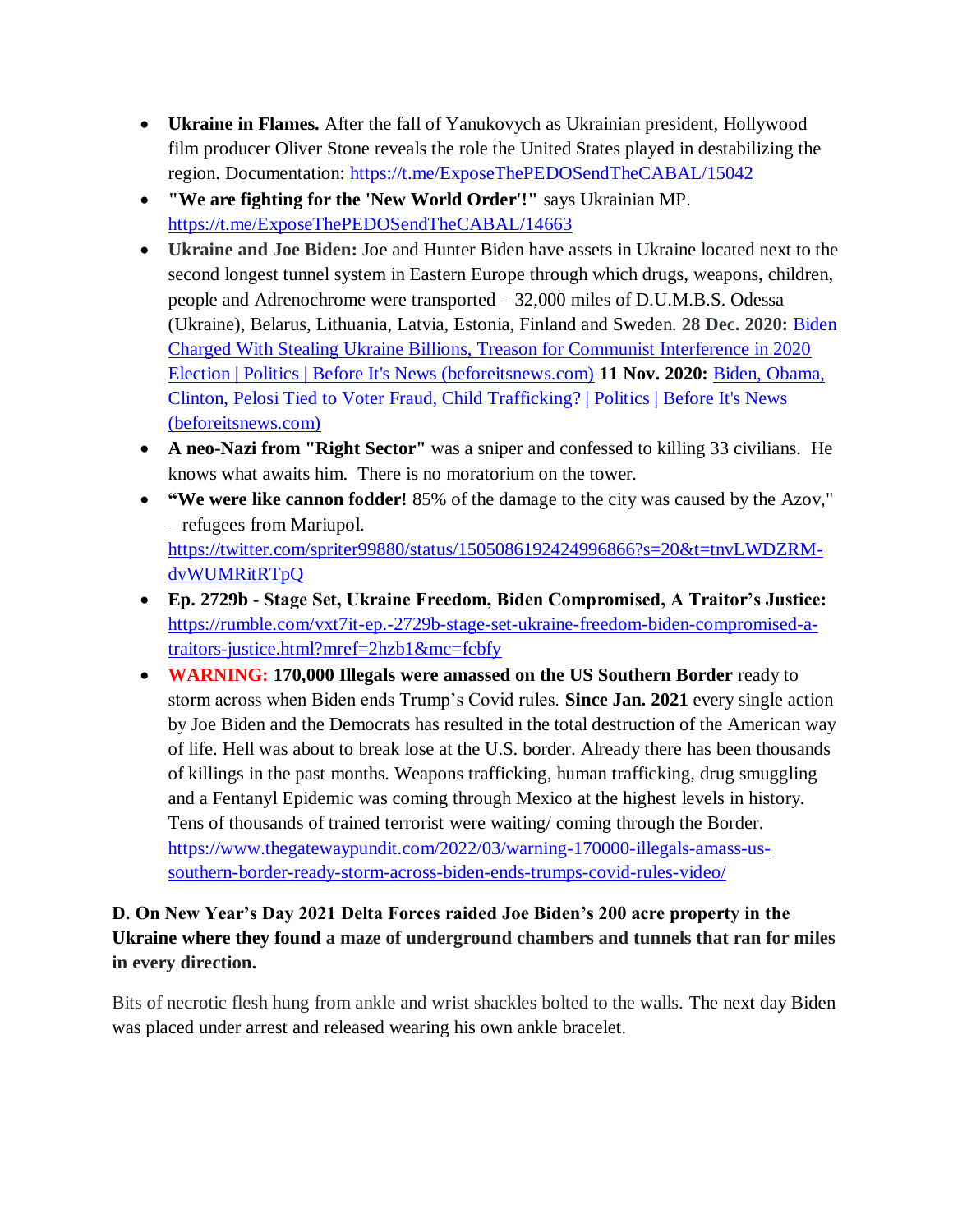Seized laptops were said full of evidence of a massive international money laundering, gun/ drug running, child/human trafficking scheme – that appeared connected to other high powerful elites – including SCOTUS Chief Justice John Roberts,

Biden's and Robert's crimes against Humanity appeared connected through the CIA, along with nine other intelligence agencies including the FBI. The covert agencies appeared to be running a human trafficking, gun and drug running ring used to blackmail political elites. All was being funded by US taxpayer dollars funneled through the CIA – long known to have worked with Jeffrey Epstein and his Pedophile Island in the blackmail of political and global elites.

On the Biden Ukraine property the military seized \$300 million in gold bullion, Chinesemanufactured Type 56 assault rifles, tens of thousands of rounds of ammunition, laptops and in an underground antechamber were twelve duffel bags filled with black tar heroin.

The Ukraine Biden estate was found to be the headquarters of Paradine Global Advisors. In the late summer of **2006** the Biden family bought Paradine as a hedge fund and fired 95% of staff. By **June 2009** the company was found to be a slush fund for laundering money.

**On 20 Sept. 2019** Biden bragged about blackmailing Ukraine prosecutor on national TV: <https://www.youtube.com/watch?v=UXA--dj2-CY>**5 Jan. 2021:** [Biden Arrested, SCOTUS](https://beforeitsnews.com/politics/2021/01/biden-arrested-scotus-roberts-caught-cia-child-trafficking-gun-and-drug-running-ring-exposed-3222415.html)  [Roberts Caught, CIA Child Trafficking, Gun and Drug Running Ring Exposed | Politics | Before](https://beforeitsnews.com/politics/2021/01/biden-arrested-scotus-roberts-caught-cia-child-trafficking-gun-and-drug-running-ring-exposed-3222415.html)  [It's News \(beforeitsnews.com\)](https://beforeitsnews.com/politics/2021/01/biden-arrested-scotus-roberts-caught-cia-child-trafficking-gun-and-drug-running-ring-exposed-3222415.html)

## **E. International Child Sex Trafficking:**

- **There will be no mercy given for all those who brought harm to our children.** Adrenochrome Harvesting in Underground Facilities by Satanists, Reptos and Bastards. Russian Pedo Hunters. Nothern Storm:<https://t.me/DUMBSandUnderground/21113>
- **Epstein Island Dungeon:** Sex/Torture Rooms! Sex Trafficking Is Real! Justice [Pain] Coming! No Escape! [https://rumble.com/vxsx4n-epstein-island-dungeon-sextorture](https://rumble.com/vxsx4n-epstein-island-dungeon-sextorture-rooms-sex-trafficking-is-real-justice-pai.html)[rooms-sex-trafficking-is-real-justice-pai.html](https://rumble.com/vxsx4n-epstein-island-dungeon-sextorture-rooms-sex-trafficking-is-real-justice-pai.html)

# **F. US People"s Convoy, Protests:**

- **Washington DC: On Fri. 18 March the U.S. People's Convoy** was stopped by police who threatened to arrest them as they attempted to enter Washington, D.C. Truckers Convoy arrived just a block away from the White House. Every day over 70 miles of Truckers have been driving into the Washington DC Beltway in a protest for Freedom.
- **Washington DC: On Sat. 19 March** DC authorities blockading public roads from Truckers USA convoy.
- **Australia: Huge Protest in Melbourne on Fri. 18 March.**
- **Bulgaria:** Rally in support of Russia's special military operation.
- **Armenia** was holding a Rally in support of Russia.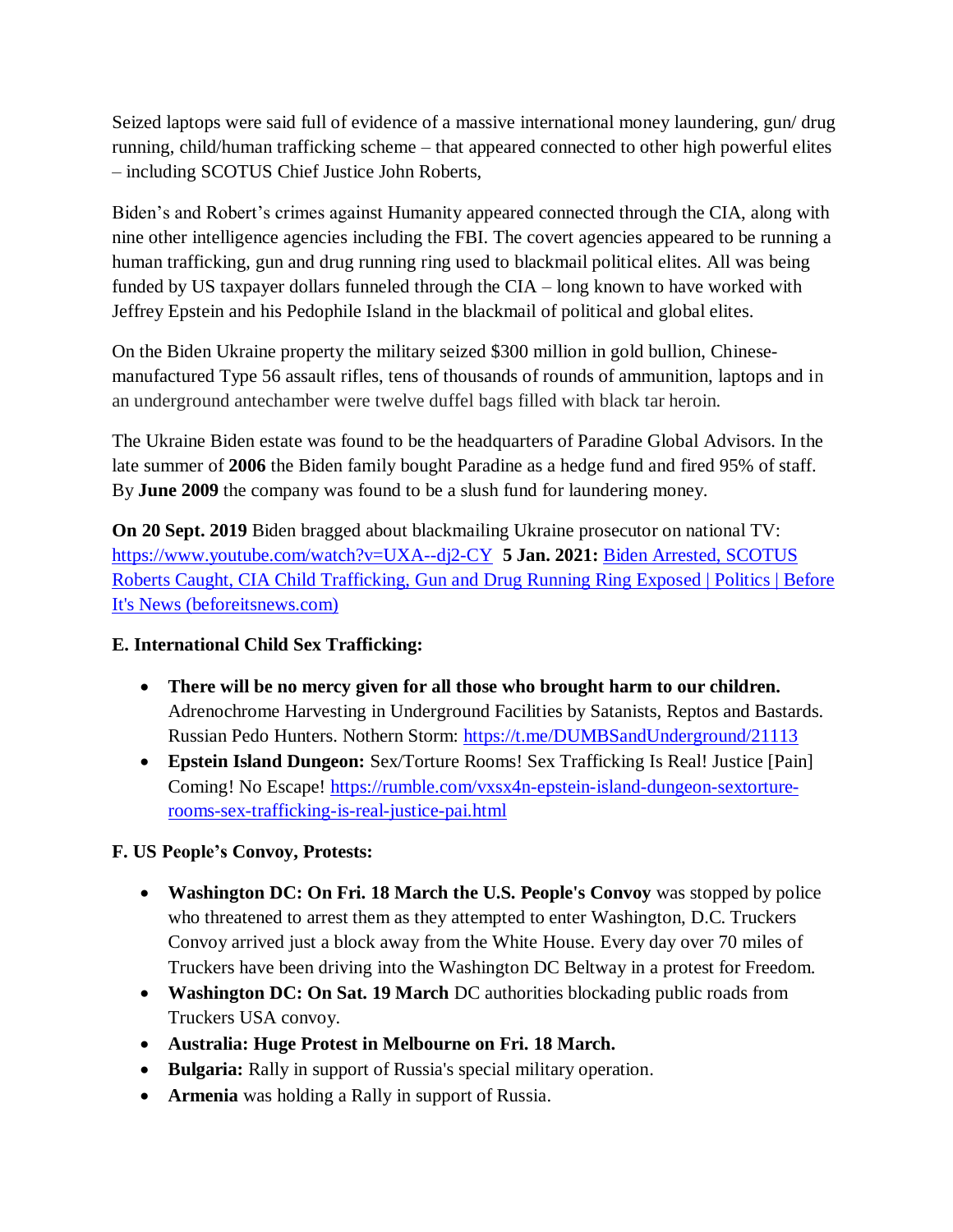- **Canada:** Canadians in Montreal March Against Justin Trudeau and Covid restrictions.
- **Germany:** Large crowds in Frankfurt today as the people still fighting against Covid tyranny.

## **G. Global Food, Fuel and Goods Shortages:**

- **The UK and the EU risk facing a recession if Russian gas and oil are banned.** A complete ban on the import of Russian oil and gas will turn into a disaster for both the UK and the EU, according to British Chancellor Rishi Sunak. At a cabinet meeting last week, Sunak said that if Europe severs energy ties with Russia, as Western European leaders suggest, the UK will suffer damage in the amount of 70 billion pounds and enter a recession. Although the UK imports only 8% of Russian oil, the EU depends on it much more - almost 40%, and the economic turmoil caused by a possible ban will also hit London
- **Washington DC Walmart on Fri. 18 March:** Coolers and freezers are empty.
- **Stew Peters:** The government-sponsored American mass murder: [https://www.redvoicemedia.com/2022/03/the-cures-act-long-calculated-plan-to-mass](https://www.redvoicemedia.com/2022/03/the-cures-act-long-calculated-plan-to-mass-murder-the-american-people/)[murder-the-american-people/](https://www.redvoicemedia.com/2022/03/the-cures-act-long-calculated-plan-to-mass-murder-the-american-people/)

### **H. Global Financial Crisis:**

• Dr. Jason Dean: "I have physical proof that a major bank can't cover their deposits. They're leveraged far beyond liquidity. That means market crash. Banks can crash."

## **I. Covid/Vax Hoax:**

- **Truth about Pfizer, science, doctors, Big Pharma, Corrupt Government and Vaccines:** [https://t.me/JFK\\_AwakeningQ17](https://t.me/JFK_AwakeningQ17)
- **Dr. Zelenko** calls for the execution of all involved in crimes against humanity following the damning Pfizer docs released under the FOIA.
- **Nurse confirms** everyone who has had the vaccine is a "ticking timebomb for cancer."
- Celltrion USA recalls 45,500 COVID-19 rapid tests, RE: "high number of FALSE POSITIVE reports." –FDA
- **Children in China diagnosed with leukemia after taking vaccines.**  [https://newsglobal.com/children-in-china-diagnosed-with-leukemia-after-taking-chinese](https://newsglobal.com/children-in-china-diagnosed-with-leukemia-after-taking-chinese-vaccines/)[vaccines/](https://newsglobal.com/children-in-china-diagnosed-with-leukemia-after-taking-chinese-vaccines/)

#### **J. Mass Arrests:**

- **BREAKING: The CEO of Disney has been arrested for Human Trafficking.**  <https://vancouvertimes.org/ceo-of-disney-arrested-for-human-trafficking/>
- **New Zealand**: Team Work Covering the Covid Crime (CTCC). Kazakh security forces have arrested the country's former security chief, Karim Masimov, for treason.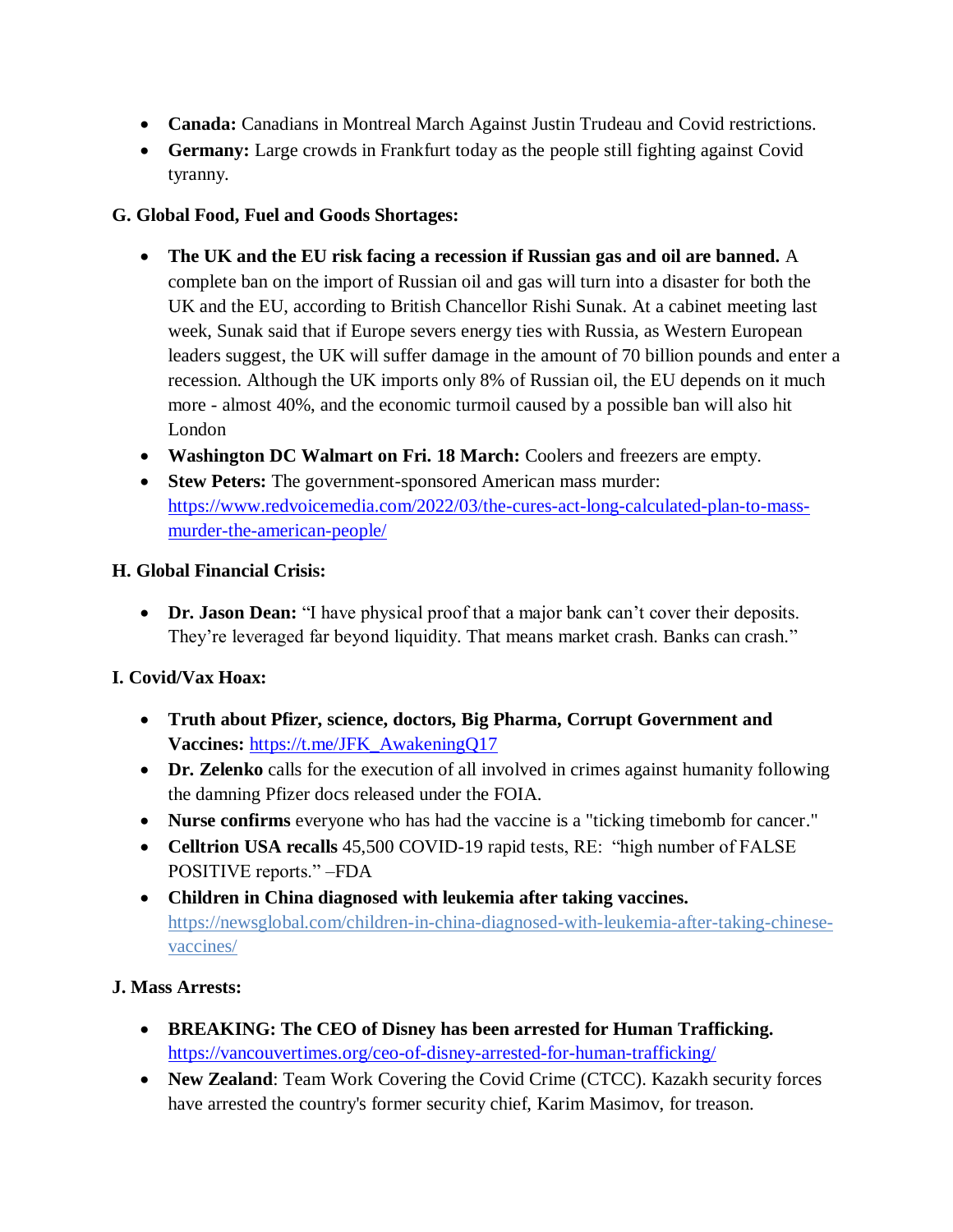**War Castle: Evil Plans for Our Enslavement.** History of how our country was hijacked, how our birth certificates make us slaves, how our strawman declares us dead and makes us a possession of the Vatican. <https://www.bitchute.com/video/0C6yDRXwIyzd/>

#### **K. NESARA/GESARA:**

- Millions of Americans will have their medical debt WIPED from credit reports: Equifax, Experian and TransUnion to strip billions of dollars from record - allowing people to get home and car loans previously denied. Equifax, Experian, and TransUnion all announced Friday they would collectively wipe 70 percent of a reported \$195 billion deficit from their collection accounts. [https://www.dailymail.co.uk/news/article-10627609/Credit](https://www.dailymail.co.uk/news/article-10627609/Credit-reporting-firms-strip-tens-billions-dollars-medical-debts-credit-reports.html)[reporting-firms-strip-tens-billions-dollars-medical-debts-credit-reports.html](https://www.dailymail.co.uk/news/article-10627609/Credit-reporting-firms-strip-tens-billions-dollars-medical-debts-credit-reports.html)
- The change targets already paid debts still stuck in collections, which can mar a consumers' credit report for up to seven years even after they've been paid off.
- The firms are also planning to remove all unpaid debts of less than \$500 in the first half of 2023 - a threshold that could rise, sources close to the matter said
- Under the companies' new guidance, new unpaid medical debts won't get added to credit reports for a full year even after being sent to collections
- Outstanding medical costs can result in consumers being denied loans for cars homes, and college, as well as applications for property purchases and rentals
- The change announced by the three credit giants the world's three largest consumer credit agencies - seeks to aid those negatively affected by those debts...

## **L. 17 March 2022 Putin Updates Trump on Ukraine Cleansing, Michael Baxter:**

- **On Wed. 16 March the mainstream media** went abuzz when Russian leader Vladimir Putin said he had the might and will to put Western governments "in their place," but instead of framing the statement in proper context, news agencies across the world again accused Putin of threatening nuclear war—a cataclysmic calamity Putin has told President Trump he will not instigate.
- **Putin and Trump** have had several telephone conversations on which Putin outlined his true goals—destroying Western-funded bioweapon labs and "crushing" pedophile rings—and updated Trump on military progress. On a Wednesday evening call he repeated his mission statement and said the criminal Biden regime was mischaracterizing and distorting his statements, and often omitting key translations, to further paint him as a maniacal madman hell bent on conquest and world domination, a Mar-a-Lago source told Real Raw News.
- **"Like many world leaders, Putin doesn"t see Biden as the rightful president of the U.S.** That's why he won't talk to him—only Trump. Putin's said several times he won't be the one to trigger a nuclear Armageddon, but Team Biden wants the world to believe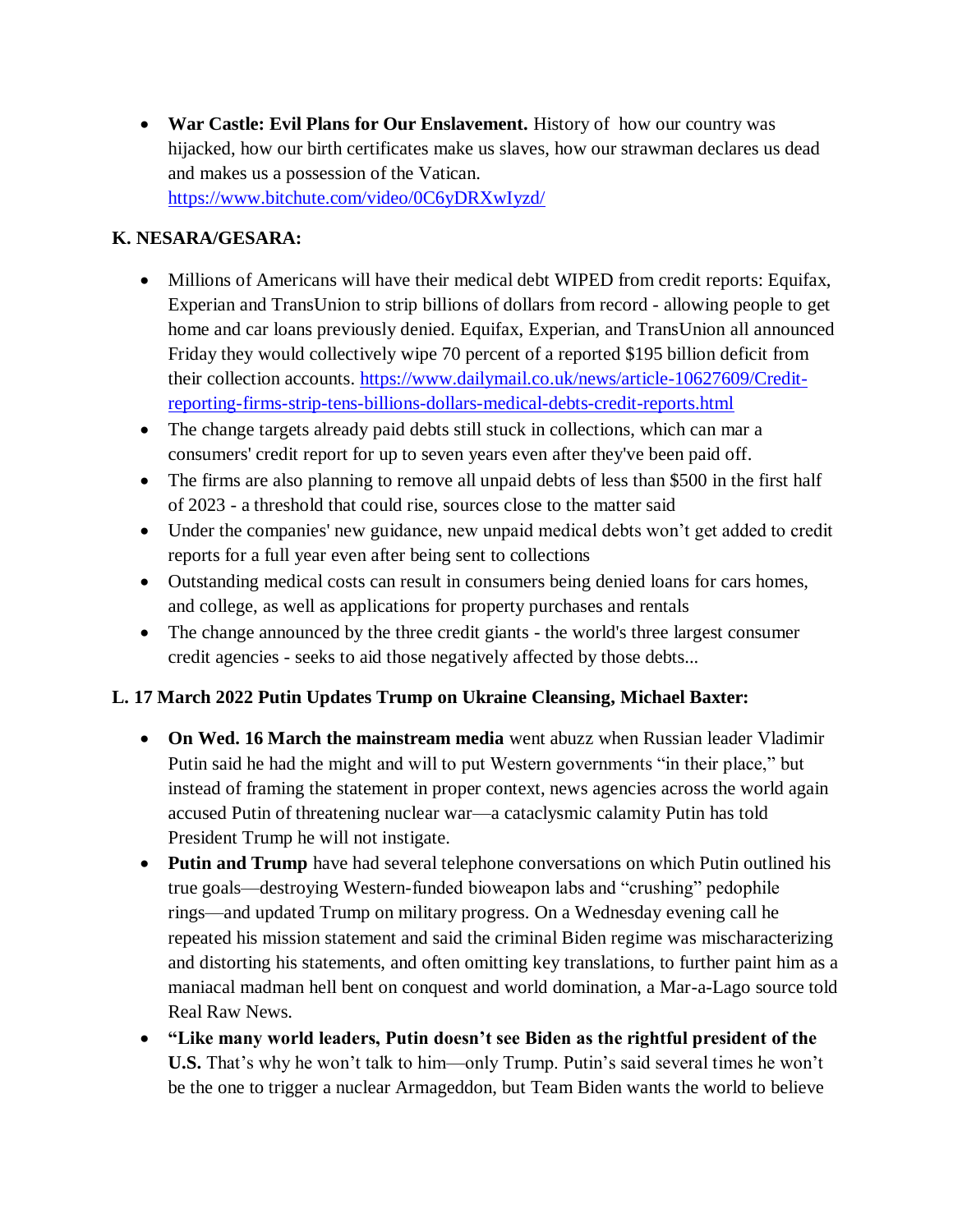he'll do just that. At least according to Putin, he's been ridding the Ukraine of what he's called Western 'pestilence,' and won't stop until he's absolutely certain all biological research centers and storage facilities are accounted for and wiped out, and he's destroyed all the pedophile dens across Ukraine. That and he's still hunting down Western bio scientists in hiding," our source said.

- **As of Putin"s last update, the Russian military had tracked down and "eliminated" 7 of 19 bioweapon engineers, and Spetznas had freed over 5,000 child trafficking victims.** "This is a mission that must be done, President Trump. These scum must be stopped," Putin reportedly told Trump. "You do believe me, don't you, President Trump."
- **"My inclination is believing the opposite of whatever craziness the Deep State says,"** Trump replied. Moreover, our source said Putin's kindness toward American children has cemented Trump's belief that Putin's mission, at least in part, is righteous and just.
- **Five American children who had been imprisoned** in Ukrainian child trafficking camps have returned home, reunited with their families.
- **Additionally, Putin has given Trump irrefutable evidence** that Russian forces had selectively targeted bioweapon storage buildings while taking great pains to avoid causing civilian casualties. That evidence is said to include photographs and videos that the MSM refuses to air.
- **Although Putin claimed he has no interest in harming Americans**—unless they've taken up arms on behalf of Zelenskyy—the same does not apply to the criminal regimes of Joseph Biden and Boris Johnson.
- **"Putin told Trump point blank he"d issued a "kill-on-sight" edict** for members of the U.S. and U.K. administrations. If any of them are spotted in Russia or Ukraine—it's open season," our source said.

**M. Spies who lie: 51 "intelligence" experts refuse to apologize for discrediting true Hunter Biden story.** [https://nypost.com/2022/03/18/intelligence-experts-refuse-to-apologize-for](https://nypost.com/2022/03/18/intelligence-experts-refuse-to-apologize-for-smearing-hunter-biden-story/amp/)[smearing-hunter-biden-story/amp/](https://nypost.com/2022/03/18/intelligence-experts-refuse-to-apologize-for-smearing-hunter-biden-story/amp/)

**N. Facts Matter (March 18):** Hunter Biden Laptop Confirmed to Be Authentic by New York Times and DOJ; Secret Emails Being Investigated.

[https://link.theepochtimes.com/mkt\\_app/facts-matter-march-18-hunter-biden-laptop-confirmed](https://link.theepochtimes.com/mkt_app/facts-matter-march-18-hunter-biden-laptop-confirmed-to-be-authentic-by-new-york-times-and-doj-secret-emails-being-investigated_4347143.html)[to-be-authentic-by-new-york-times-and-doj-secret-emails-being-investigated\\_4347143.html](https://link.theepochtimes.com/mkt_app/facts-matter-march-18-hunter-biden-laptop-confirmed-to-be-authentic-by-new-york-times-and-doj-secret-emails-being-investigated_4347143.html)

# **O. Ukraine History Catherine Austin Fitts and Karel van Wolferen discussed Ukraine, NATO, the EU and Putin's shocking chess moves in Davos**

 **Karel van Wolferen is a writer, journalist**, professor, publisher and one of the most respected experts on geopolitics in the Netherlands. Catherine Austin Fitts visited van Wolferen last week to discuss in detail his views on the events in Ukraine and how they relate to the desire to establish centralized control around the world.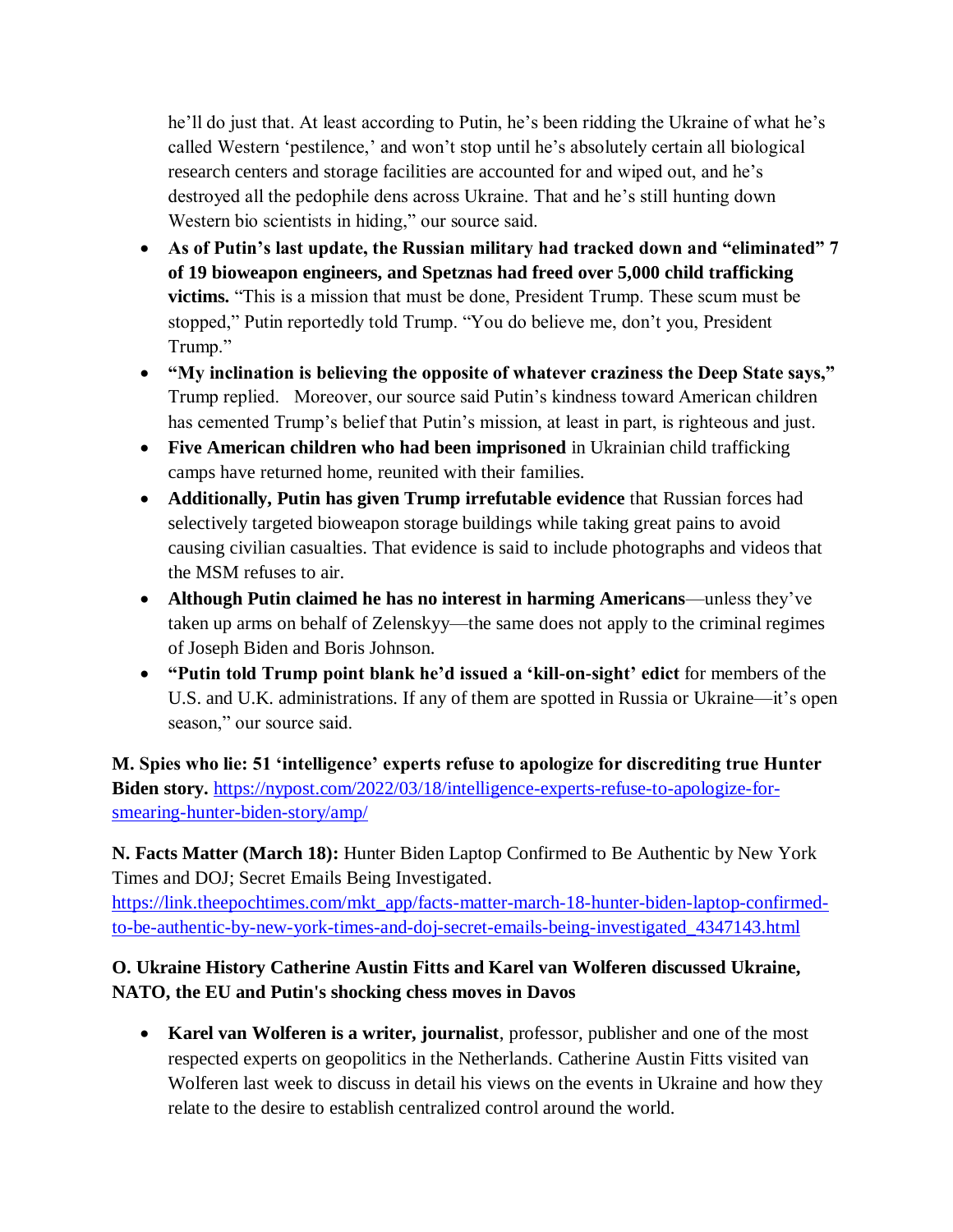- **They started by discussing the historical context** of what is happening in Ukraine today. According to van Wolferen, in 2014 there was a coup d'etat in Ukraine, in which George Soros played the main role. Adding that "Victoria Nuland, who was deputy Secretary of State in one case or another, once boasted that they spent \$5 billion to go so far as to make this coup, although she did not call it a coup." He turned Ukraine from a sovereign country into a country remotely controlled by Washington and, more directly, controlled by the CIA to conduct more detailed operations, false flags and so on.
- **In the last two years, Europe and the countries of the "Five Eyes" have probably suffered more than the United States,** and in a different way, from a criminal syndicate that tried to establish a supranational totalitarian system with the World Economic Forum as an important coordinating body, an organizational center, van Wolferen explained, "and in the long run this will create a slave-owning society".
- **This is a really thought-provoking** and mind-opening discussion that you definitely need to listen to. During the discussion , van Wolferen stated:
- **"Putin has taken up Davos.** This is the first challenge to Davos, the World Economic Forum, Gates and many others. Because of the sanctions, he created a new geo-economic system."
- **"The European Union turned out to be a monster.** A really terrible thing. The EU may well become the most dangerous thing for Europe if this continues.
- **"WHO will be the sole authority over all UN member states.** This means that Bill Gates has become a great authority in the world over everyone. This is design. It's unbelievable."
- **"Russia is the first challenge to all this.** This is the first challenge to Davos. The first real challenge. You see, your scheme is much more optimistic than mine, so I want to stay with your system," Fitts said. [https://tube2.solari.com/videos/reset-in-ukraine-with](https://tube2.solari.com/videos/reset-in-ukraine-with-karel-van-wolferen-1080p-hls/)[karel-van-wolferen-1080p-hls/](https://tube2.solari.com/videos/reset-in-ukraine-with-karel-van-wolferen-1080p-hls/) [https://dailyexpose.uk/2022/03/19/catherine-austin-fitts](https://dailyexpose.uk/2022/03/19/catherine-austin-fitts-and-karel-van-wolferen/)[and-karel-van-wolferen/](https://dailyexpose.uk/2022/03/19/catherine-austin-fitts-and-karel-van-wolferen/)

## **P. The Rockefeller Foundation creator of Pandemic**

- **This response to a virus** has been planned since 2010. The Rockefeller Foundation had a think tank to create scenarios to increase governmental authority and power over their citizens.
- **It"s all there for your own eyes from lockdowns, quarantines, curfews, and masks.** Here are some links and the complete version of The Rockefeller Foundation's 'Scenarios for the Future of Technology and International Development' including OP Lock Step: <http://www.nommeraadio.ee/meedia/pdf/RRS/Rockefeller%20Foundation.pdf> [https://needtoknow.news/2020/03/rockefeller-foundation-paper-published-in-2010](https://needtoknow.news/2020/03/rockefeller-foundation-paper-published-in-2010-predicted-how-a-pandemic-can-be-used-as-an-excuse-to-establish-global-authoritarian-power/) [predicted-how-a-pandemic-can-be-used-as-an-excuse-to-establish-global-authoritarian](https://needtoknow.news/2020/03/rockefeller-foundation-paper-published-in-2010-predicted-how-a-pandemic-can-be-used-as-an-excuse-to-establish-global-authoritarian-power/)[power/](https://needtoknow.news/2020/03/rockefeller-foundation-paper-published-in-2010-predicted-how-a-pandemic-can-be-used-as-an-excuse-to-establish-global-authoritarian-power/) [https://www.rockefellerfoundation.org/wp-content/uploads/Annual-Report-](https://www.rockefellerfoundation.org/wp-content/uploads/Annual-Report-2010-1.pdf)[2010-1.pdf](https://www.rockefellerfoundation.org/wp-content/uploads/Annual-Report-2010-1.pdf)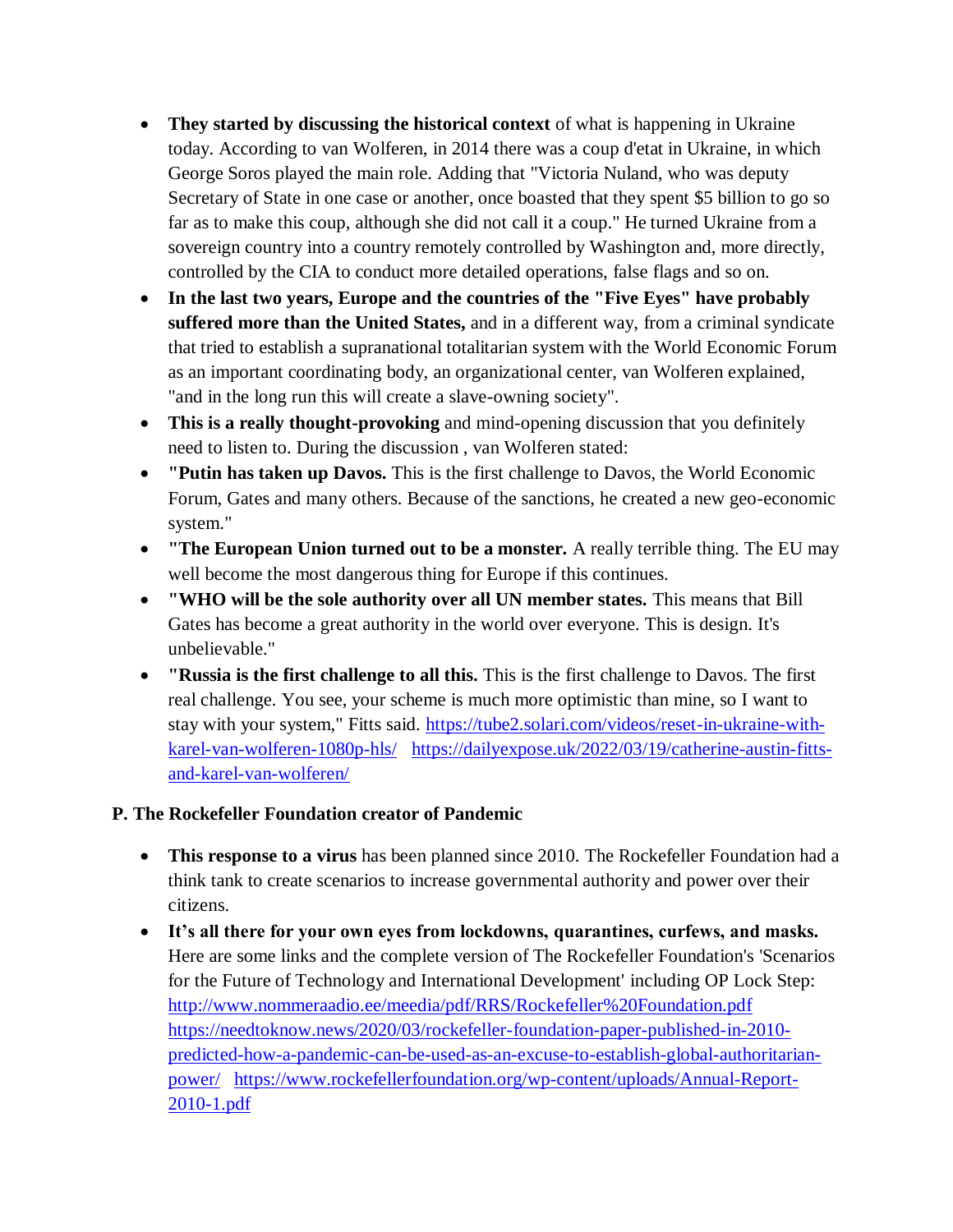### **Q. Why did the Deep State Cabal fund so many biolabs?**

- **The answer is pathogens are easily disrupted** by the air, water, fire ( heat) (cold) surrounding atmosphere.. Including the chemical compounds created by the Earth, trees and plants.. photosynthesis and chemical reactions in oxygen. (Climate changes include alternations in one or more climate variables including temperature, precipitation, wind, and sunshine. These changes impact the survival, reproduction, or distribution of disease pathogens and hosts, as well as the availability and means of their transmission environment.)
- **Wuhan Connected NC Baric Lab create** New mRNA Vaccine Against Multiple Coronaviruses; Funders Include NIH-NIAID; NCI; Chan-Zuckerberg; BioNTech; NC Coronavirus Relief Fund
- **The notorious University of North Carolina**, Chapel Hill, Baric Lab, which previously turned a bat coronavirus into a human coronavirus, which could cause an epidemic (and pandemic), and has been connected to the Wuhan Institute of Virology, claims to have "developed an mRNA vaccine that protected mice against a range of coronaviruses." And, allegedly, "the results point the way toward a universal coronavirus vaccine that could prevent future pandemics" (NIH news release July 20, 2021)
- **Funding-support includes by a Burroughs Wellcome Fund** (Postdoctoral Enrichment Program Award); Hanna H. Gray Fellowship from the Howard Hugues Medical Institute; NIH NIAID T32 AI007151; NIAID F32 AI152296; Chan Zuckerberg Initiative; North Carolina Policy Collaboratory at the University of North Carolina at Chapel Hill, with funding from the North Carolina Coronavirus Relief Fund established and appropriated by the North Carolina General Assembly; National Institute of Allergy and Infectious Diseases (NIAID), NIH, US Department of Health and Human Services awards, BioNTech SRA; as well as an animal models contract from the NIH (HHSN272201700036I).
- **BioNTech investors Thomas and Andreas Struengmann** who, because of the mRNA vaccine, are now the richest Germans. Their maternal grandfather was one of the German General Kruegers a NAZI. The Struengmann father was a (Lutheran) German doctor in the Nazi period, too. Daszak of EcoHealth Alliance's Ukrainian father Had fought with the Nazi SS. Baric's father also fought with the Croatian SS.
- **The connection between WWII Nazis,** NASA, BUSH FAMILY, ROCKEFELLERS, WORLD BANKS FUNDING OF UKRAINE NAZIS , CIA ESTABLISHMENT, DAVOS GROUP CONTROL OF WORLD HEALTH AND PRESIDENTS. PRIME MINSTERS , ROTHSCHILDS BANKS INFILTRATION INTO WORLD MEDIA, BIG TECH, BIG PHARMA..
- **THE CREATION OF THE VIRUS,** BIOWEAPON VACCINES are becoming more and more evident as the DEEP STATE CABAL try to create a WAR to cover up... The CRIMES OF THE CENTURY<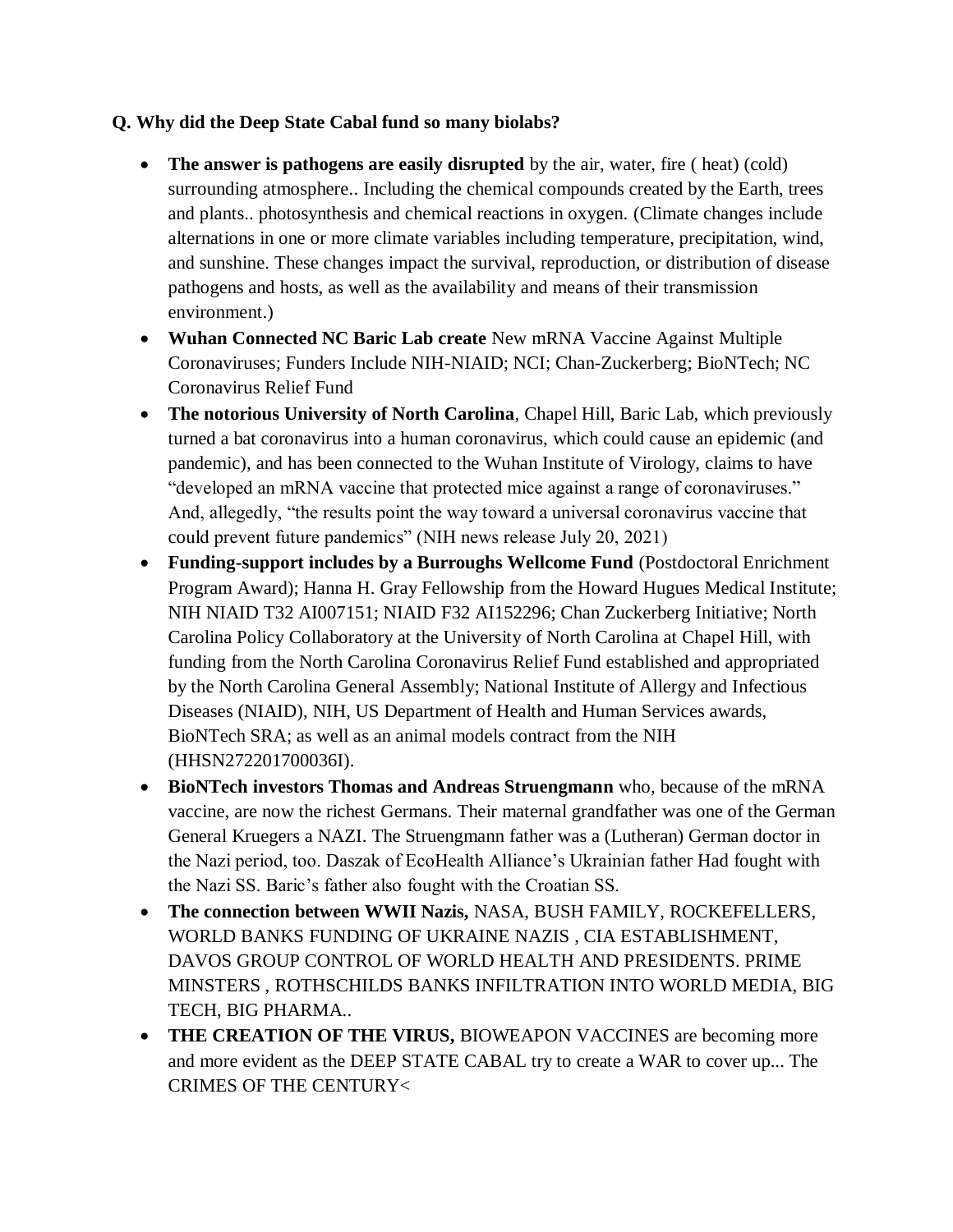**TRUMPs exposure of a Stolen ELECTION**, connects the world to a deep state plot and world CABAL SYSTEM that has enslaved and tricked humanity for hundreds of years.. And if not.. Thousands<

# **R. Putin bombs Biden's villa in Ukraine and cracks down on bio labs and pedophile rings.**

- **Russian President Vladimir Putin** told President Trump on Tuesday that the Russian military had destroyed a variety of foreign bioweapons facilities running loose in Ukraine until his military took decisive and strategic action to rid the corrupt nation of what he called satanic influence, a Mar-a-Lago source told Real Raw News.
- **While much of the nation sat in front of televisions** and computers watching the illegitimate president's State of the Union address - in a room half-filled with impostors - Putin and Trump held a 20-minute phone conversation from his command center at Mara-Lago in which they once again discussed the Russian leader's real reasons for attacking Ukrainian sovereignty.
- **In the first half of the conversation, Putin briefed Trump on his efforts to destroy Western-sponsored bio labs in Ukraine**, which he called an "eyesore" in a oncebeautiful landscape. According to Putin, who in 7 days has become the world's most villainous villain, replacing Xi Jinping, the Russian military has wiped out: 11 U.S. State Department/Department of Defense-funded bioweapons facilities, 4 German toxic chemical research centers, 3 Swiss nanotechnology centers, 1 French biotech consortium, and 3 Israeli laboratories that were feverishly working to develop aerial rabies. In addition, Putin claimed that his forces had conducted precision attacks on mobile bio labs (18-wheeled transporters that had been insecurely converted to makeshift labs) that were attempting to transport deadly pathogens across the Ukrainian border into Poland. He told Trump that Russian SU-35 aircraft used laser-guided munitions to eliminate the roving labs.
- **Putin said his warplanes destroyed a 200-acre villa owned by Biden** 35 km west of Kiev. He insisted that Biden was deeply involved in Ukraine's criminal activities and promised Trump he would soon provide the world with "all the evidence it needs." Moreover, Putin claimed that "many people in Biden's demonic den" were benefiting massively from the "conflagration of evil" that had taken hold on Ukrainian soil. Twenty of Biden's fellow foreigners, Putin said, were killed in the attack.
- **In addition, Putin continued to characterize stories of his madness as Western propaganda** and refuted stories of mass defections or of his convoys running out of fuel and food. He also rejected Western claims that his troops were committing war crimes by indiscriminately bombing and shelling innocent civilians.

**S. "Twenty Two Faces: inside the extraordinary life of Jenny Hill and her twenty two multiple personalities,"** by Judy Byington, Foreword by Dr. Colin A. Ross, M.D. [RAW: Dr.](https://robertdavidsteele.com/dr-colin-ross/)  Colin Ross – [Robert David Steele](https://robertdavidsteele.com/dr-colin-ross/)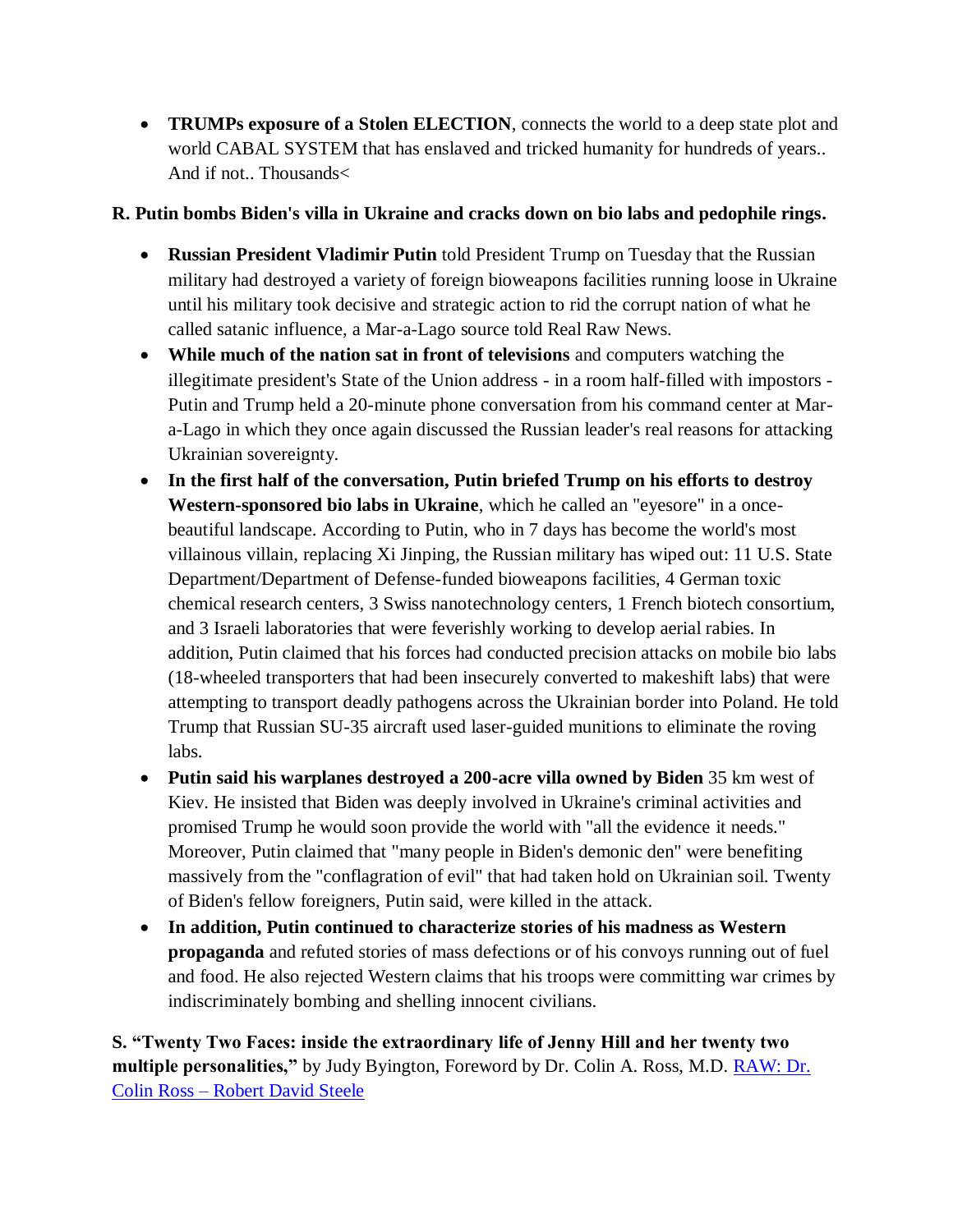**Jenny Hill"s witness to a Satanic Child Sacrifice Rite:** [Woman Sees Human Sacrifice -](https://www.youtube.com/watch?v=F626Lsrdwg4) [YouTube http://www.youtube.com/watch?v=F626Lsrdwg4](https://www.youtube.com/watch?v=F626Lsrdwg4) **Judy Note:** YouTube has fixed these links so they don't work. I suggest you goggle to connect to the link, or better yet use DuckDuckGo.

WARNING: Jenny gave a graphic description about how she at the tender age of five, was raped, tortured, forced to view a Child Sacrifice and save for Divine intervention, was almost killed herself – not unlike the sordid experiences of thousands of other child victims of Satanic Worshippers. Perpetrators giving homage to Satan appeared to be organized from the US Inc's CIA, Queen Elizabeth's, Illuminati Banking families' and Vatican's Ninth Circle Child Sacrifice Cult on down to the Clintons, Hollywood, Pizzagate and local teenage covens. They were funded by this same Cabal that ran our global monetary system – the very organization that was in the process of being brought down by activation of the Global Currency Reset and Restored Republics of the world. It's no wonder that President Trump has stated, "These people are sick."

## **T. Judy Note on the Satanic Ritual Abuse of Children in Your Neighborhood:**

**Since 1990** I have been doing investigations on the Satanic Ritual Abuse of children at the request of brave SRA Survivor-victims, who were witnesses to pedophile, torture and murder crimes of Satanic leaders and their covens. During this time I have found Satanists implanted in law offices, local police, county sheriff's offices and all the way up to the Attorney General Offices in my state and others and then the carnage went on to the internationally organized Ninth Circle Satanic Cult that runs out of the Vatican.

There's certainly no help from US or other nation's government agencies, including the FBI or CIA perpetrators. These legal entities successfully negate even the opening of cases of the ritual abuse and murder of children, let alone do valid investigations.

To be honest and to my knowledge there was no safe place on either a local, national or international level that has been set up to report Satanic Crime – likely the main reason why local, national and international Satanic Covens so easily get away with the torture and murder of thousands of children on a regular basis.

**U. The following have been set up to report Crimes Against Children and incidents of human trafficking,** although I cannot verify as to the influence of Satanists within the organizations:

[https://wsbt.com/news/nation-world/crime-that-hides-in-plain-sight-fbi-releases-warning-signs](https://wsbt.com/news/nation-world/crime-that-hides-in-plain-sight-fbi-releases-warning-signs-of-human-trafficking?video=e56ba52a1b9d45ad8c8a033fd83fe480&jwsource=cl)[of-human-trafficking](https://wsbt.com/news/nation-world/crime-that-hides-in-plain-sight-fbi-releases-warning-signs-of-human-trafficking?video=e56ba52a1b9d45ad8c8a033fd83fe480&jwsource=cl)

**FBI Memphis (available 24 hours a day)** (901) 747-4300

**Submit an anonymous tip** tips.fbi.gov.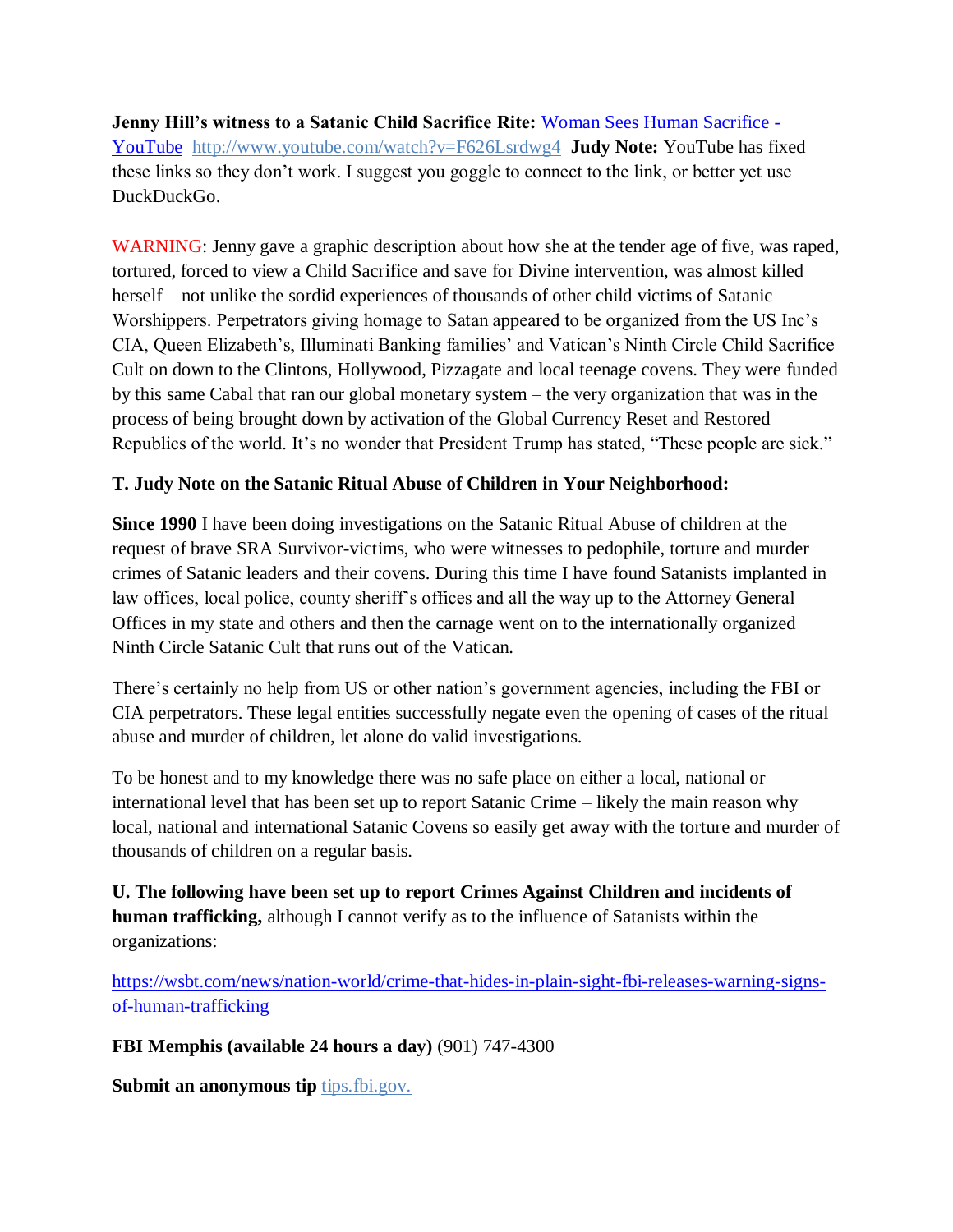**National Human Trafficking Resources Center Hotline** 1-(888)-373-7888.

**U.S. Immigration/ Customs Enforcement (ICE):** <https://www.ice.gov/webform/hsi-tip-form>

**Federal Human Trafficking Website:** <https://www.state.gov/humantrafficking/>

**Called to Rescue** 855-646-5484<http://www.calledtorescue.org/>

**Tim Ballard at Operation Underground Railroad:** <https://ourrescue.org/>

**Saving Innocence:** [https://savinginnocence.org](https://savinginnocence.org/) [https://www.youtube.com/watch?v=FT4tmI8YxCU&feature=emb\\_rel\\_end](https://www.youtube.com/watch?v=FT4tmI8YxCU&feature=emb_rel_end)

**US: Childhelp National Child Abuse Hotline** 1-800-422-4453

**USNCMEC Urgent victim help 24-Hour Hotline:** 1-800-843-5678

**Contact Interpol:** <https://www.interpol.int/Contacts/Contact-INTERPOL> <https://www.interpol.int/What-you-can-do/If-you-need-help>

**Europol Tipline** Tel.: +31 70 302 5000<https://www.europol.europa.eu/report-a-crime>

**EU Hotlines:** [https://ec.europa.eu/anti-trafficking/citizens-corner-national-hotlines/national](https://ec.europa.eu/anti-trafficking/citizens-corner-national-hotlines/national-hotlines_en)[hotlines\\_en](https://ec.europa.eu/anti-trafficking/citizens-corner-national-hotlines/national-hotlines_en)

**Global: Human Trafficking Hotline Numbers:** [https://www.abolishion.org/human\\_trafficking\\_hotline\\_numbers](https://www.abolishion.org/human_trafficking_hotline_numbers)\_

**Human Trafficking Help and Resources:** <https://trafficking.help/us/>

**UK: Childhelp National Child Abuse Hotline** [BBC Action Line](https://www.bbc.co.uk/actionline)

## **V. The Global Currency Reset and NESARA/GESARA were all about the Children**

*It's not about the money. It's about the children – the thousands of malnourished and traumatized children who in honor of Satan, were being raped and murdered so their Elite Perpetrators could supposedly gain power and rule the world.* 

*The first official act President Trump made the morning before he was sworn into office was to pay a visit to CIA Headquarters and declare a war on an international Child Sex Trafficking Ring run by these global elites.* 

*Let us fast and pray for these millions of little ones who were right now being rescued from Cabal underground tunnels across the globe, and tortured and killed by Satanic Covens right next door. Let us also pray for those Military Troops worldwide who were risking their own lives to save them. The ancient doctrine of Fasting and Prayer was explained here at the 10:30:32 mark:* <https://www.youtube.com/watch?v=4Mb9gU6DmKs>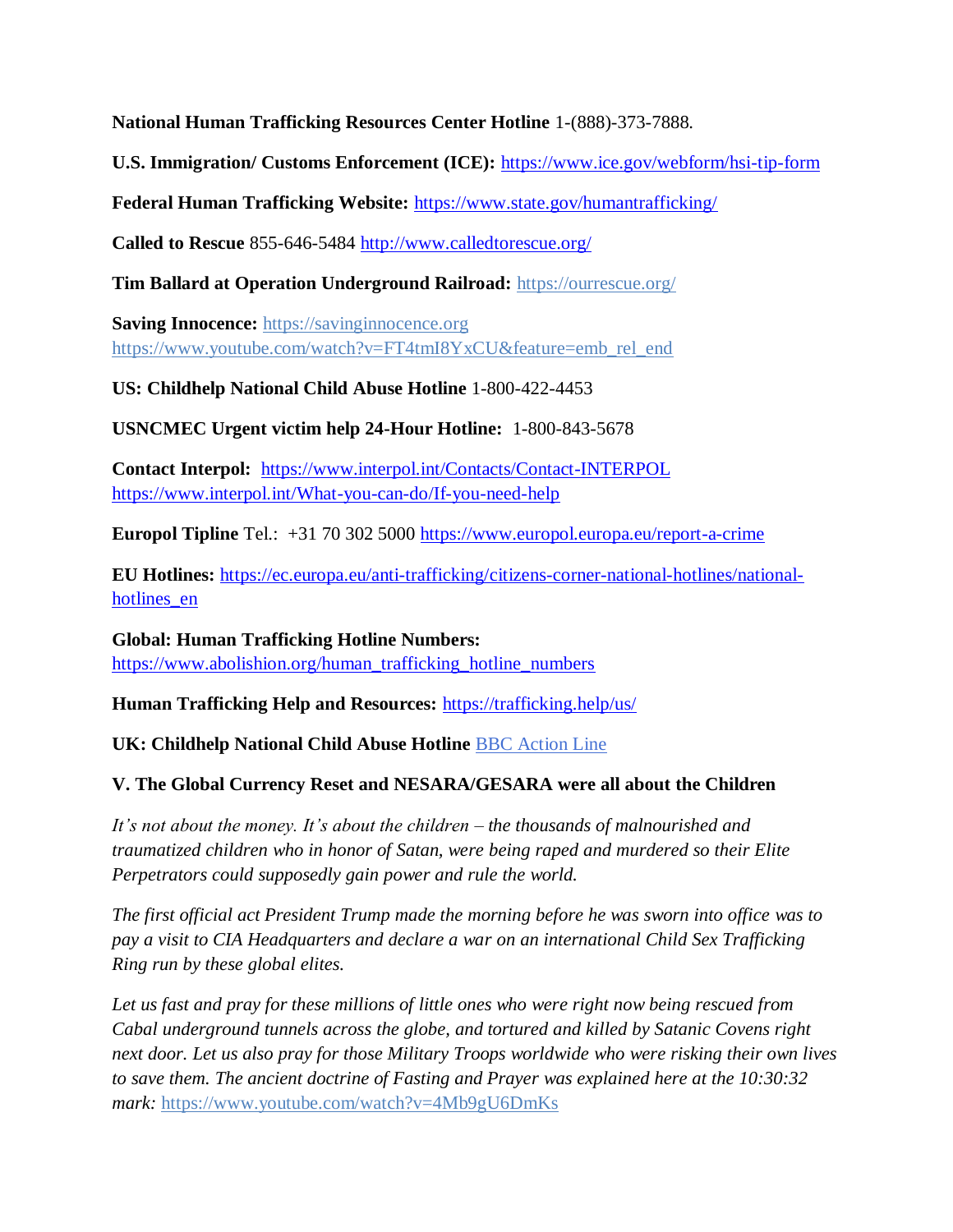**W. Judy Note:** *I do not now, nor have I ever, received monies for writing my Updates and articles. The compensation has been in having outlets to help Save the Children by exposing truths about the very secretive Satanic Ritual Abuse, Pedophilia and Child Sacrifice that was rampant in our international society.*

*The above was a summary of information from the Internet. It would be up to the reader to do their own research and decide whether or not it was valid.*

*I will send the Safe Link Website out when I find out what it is, plus it will be posted on several Dinar Websites. It is my understanding that by linking into the Safe Link Website it will generate a Non Disclosure Agreement to sign in order to obtain redemption/ exchange appointments.*

*After signing that Non Disclosure I will be unable to email, post or talk to anyone about the exchange process for 90 days, so I will be going silent and taking those 90 days to get my humanitarian project organized and going.*

*This is not a goodbye. I expect to be working with many of you in the near future. I can't tell you how much I have enjoyed getting to know you. You will remain in my heart forever.*

*A huge Thank You to those dedicated and brave Intel providers who wished to remain unknown; to our Angel Martha who worked 24/7 to expose what's really going on; to humble Wildfire Lady who is adept at exposing the truth; to Brad who does great research; to Bonni B who exposes the underlying causes of what is really happening and to Ken who uncovers almost unlimited Intel on pedophilia to help us Save the Children.*

*Let us Thank Q that the reset has finally come to be. I wish you well in your humanitarian efforts and look forward to seeing you on the other side where together, we will make life better for all.*

*Patience is a Virtue. Having Virtue is a sign of a good moral being. Good moral beings have the power to overcome evil and change the world. And, we will!!!* . . . Judy

#### **Updates for the Week Prior:**

[Restored Republic via a GCR: Update](https://operationdisclosureofficial.com/2022/03/19/restored-republic-via-a-gcr-as-of-march-19-2022/) as of March 19, 2022

[Special Restored Republic via a GCR Report as of March 18, 2022](https://operationdisclosureofficial.com/2022/03/18/special-restored-republic-via-a-gcr-report-as-of-march-18-2022/)

[Restored Republic via a GCR: Update as of March 18, 2022](https://operationdisclosureofficial.com/2022/03/18/restored-republic-via-a-gcr-as-of-march-18-2022/)

[Restored Republic via a GCR: Update as of March 17, 2022](https://operationdisclosureofficial.com/2022/03/17/restored-republic-via-a-gcr-as-of-march-17-2022/)

[Special Restored Republic via a GCR Report as of March 17, 2022](https://operationdisclosureofficial.com/2022/03/17/special-restored-republic-via-a-gcr-report-as-of-march-17-2022/)

[Special Restored Republic via a GCR Report as of March 16, 2022](https://operationdisclosureofficial.com/2022/03/16/special-restored-republic-via-a-gcr-report-as-of-march-15-2022-2/)

[Restored Republic via a GCR: Update as of March 16, 2022](https://operationdisclosureofficial.com/2022/03/16/restored-republic-via-a-gcr-as-of-march-16-2022/)